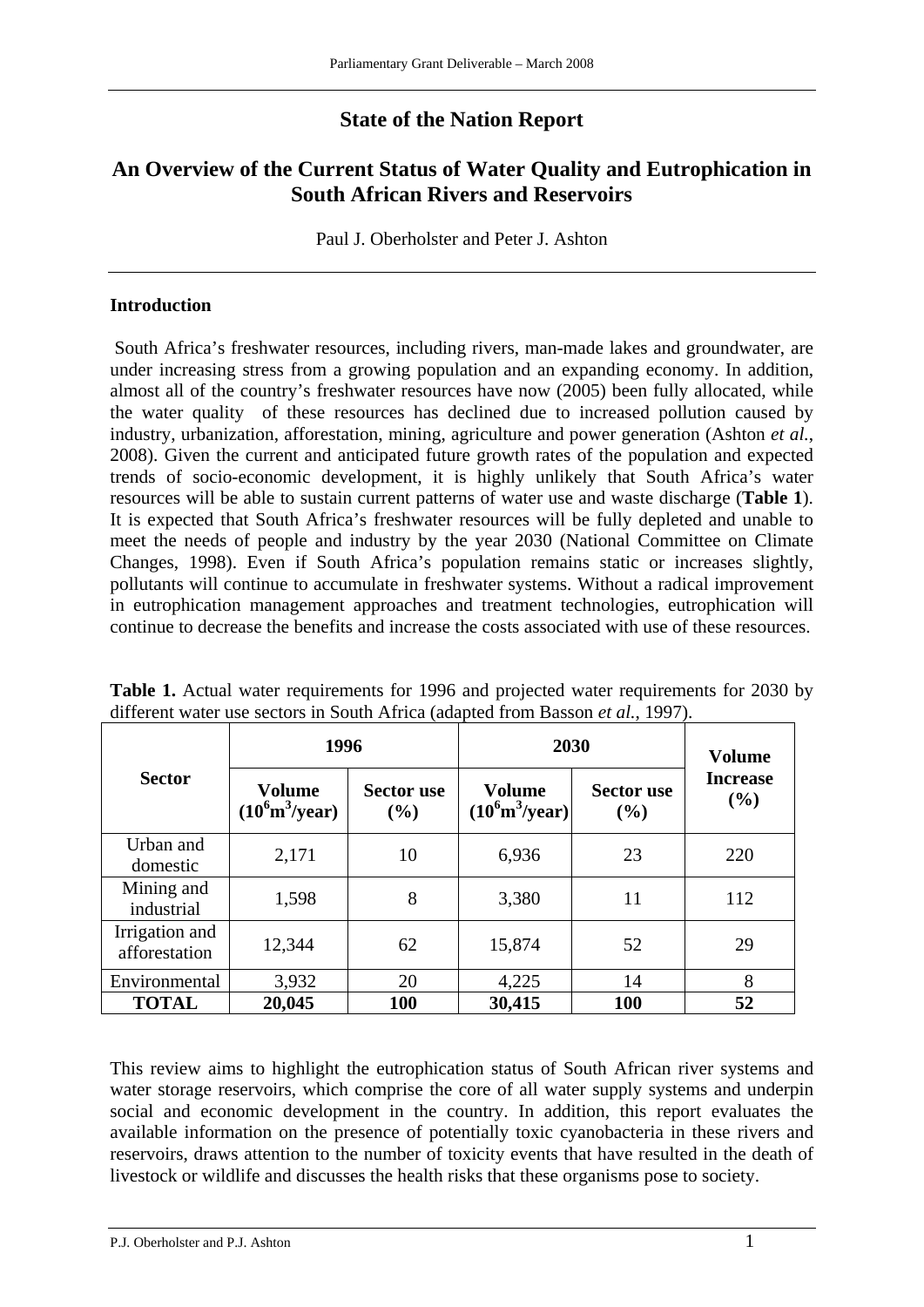#### **Sources of eutrophication and problems associated with toxic algae**.

There are very few natural lakes in South Africa; most of these lakes are small, located in remote rural areas and are unsuitable or uneconomic as water supplies to urban areas. As a result of the paucity of natural lakes and the seasonally variable river flows, water storage reservoirs provide the major sources of freshwater for use by society. South Africa has 497 large reservoirs, each with a capacity in excess of one million cubic metres (**Figure 1**), in addition to over 150,000 smaller reservoirs and farm dams (Basson *et al.*, 1997).

South Africa is unique amongst Southern Hemisphere countries in having most of its principal metropolitan areas located on the watersheds of river catchments. The rivers draining away from these watersheds have the dual burden of providing water supplies and transporting waste material – most of which enters downstream water storage reservoirs. Because most South African reservoirs are located downstream of urban and metropolitan areas, these reservoirs have become progressively more enriched during recent decades.



Figure 1. Map showing the distribution of large impoundments (capacity greater than one million cubic metres) in South Africa, in relation to major rivers and provincial boundaries.

A large proportion of the sewage emanating from South African urban areas is not treated properly prior to discharge, because the sewer systems are incomplete, or sewage treatment plants are overloaded. This is particularly true in densely populated areas and in those areas where summer storm runoff enters sewerage systems. Industrial development is another aspect of human activity that has left its mark on South Africa's water resources. Many industrial processes produce waste products that contain hazardous chemicals, and these are sometimes discharged directly into sewers, rivers or wetlands. Even those waste products that are disposed of in landfills or slag heaps, for example, may release substances that eventually seep into nearby watercourses (Oberholster *et al.,* 2008).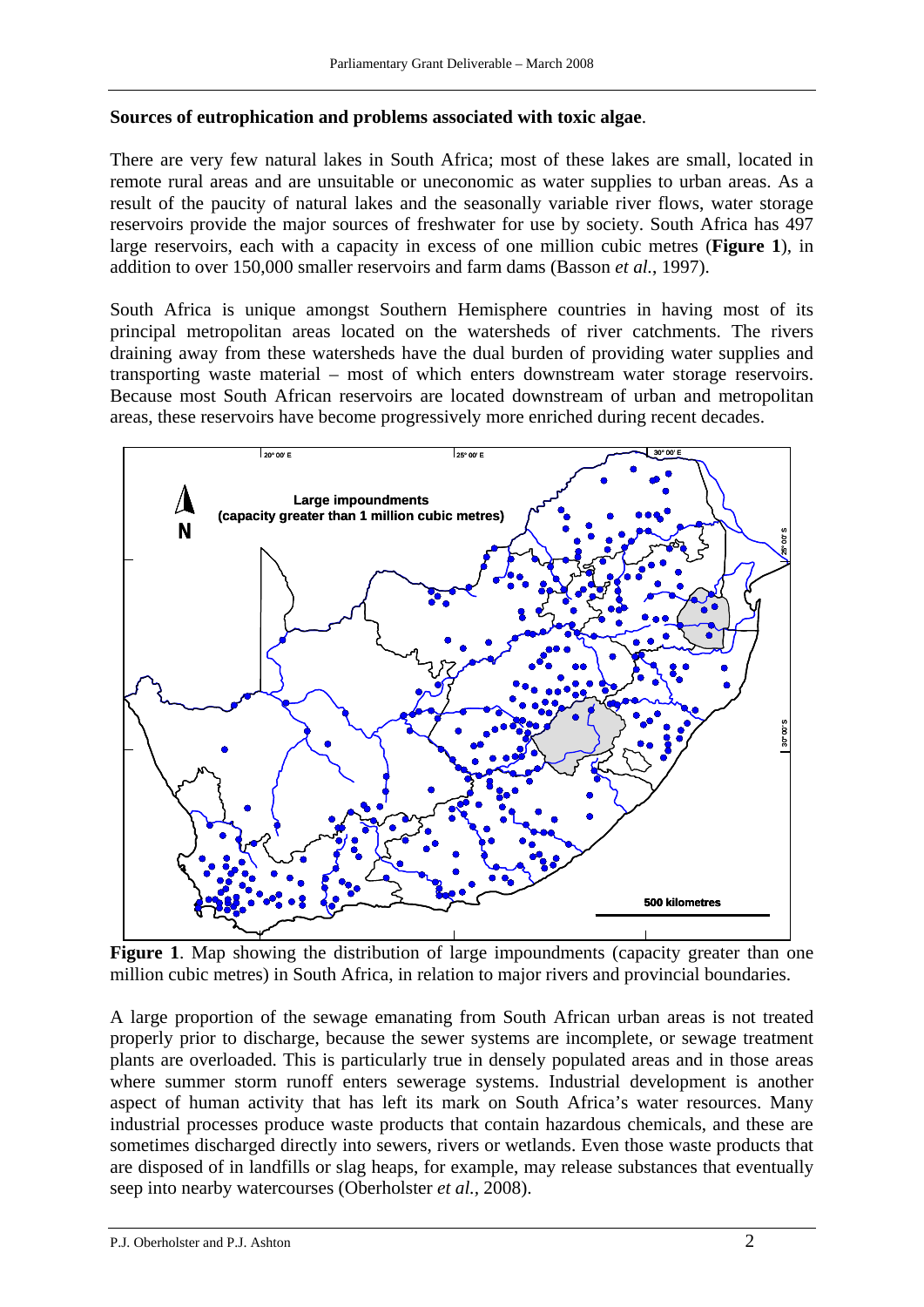Modern agricultural practices add significantly to this environmental burden, with pesticides and fertilisers washing into rivers or leaching into groundwater (Walmsley, 2000). Freshwater pollution (in the form of Chemical Oxygen Demand) is estimated to be  $4.74$  tonne/km<sup>3</sup> while the average phosphorous concentration in the natural water resources of South Africa (as orthophosphate) has been estimated at 0.73 mg/litre (Nationmaster.com, 2003). These values indicate that South Africa's freshwater resources are excessively enriched and are considered to be moderately to highly eutrophic. Eutrophication is generally indicated by accumulation of metabolic products (e.g. hydrogen sulphide in deep waters), discolouration or turbidity of water (resulting in low or poor light penetration), deterioration in the taste of water, depletion of dissolved oxygen and an enhanced occurrence of cyanobacterial bloom-forming species. The series of interactions between natural features and human activities that lead to the development of nuisance blooms of cyanobacteria – which may potentially be toxic – is shown in **Figure 2**.



Figure 2. Overview of the sequence of interacting factors and the potential consequences of nutrient enrichment of freshwater in a man-made impoundment.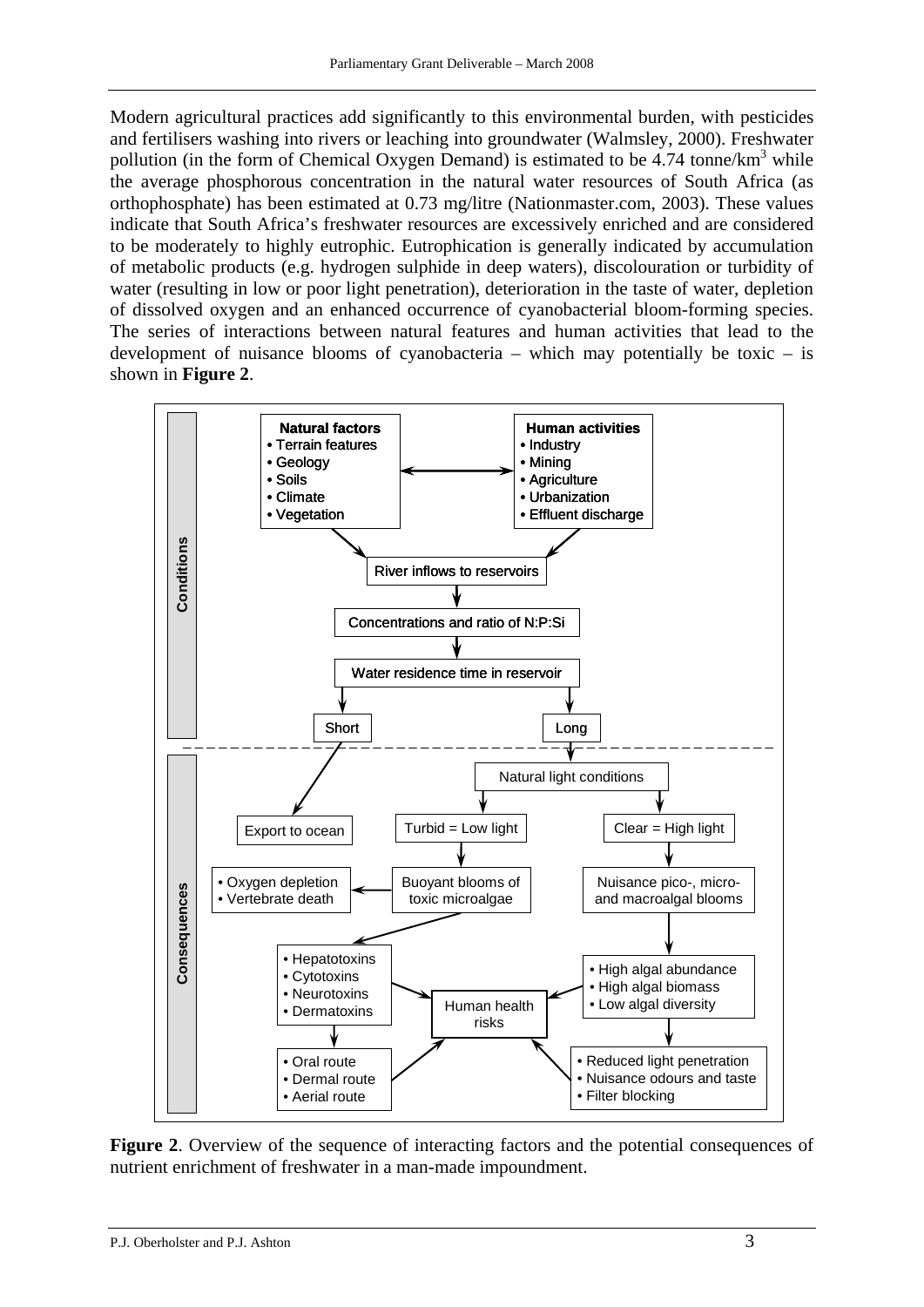Although eutrophication is a natural slow ageing process of lakes, it can be greatly accelerated and modified to benefit nuisance algae by human intervention in the natural biogeochemical cycling of nutrients within a watershed (Rast and Thornton, 1996). Until the mid-1980s South Africa was recognized as a world-leader in eutrophication research. Unfortunately, this advantage was lost because eutrophication management in South Africa focussed on the implementation of an inappropriately high phosphorus concentration (1 mg/litre as P) for all effluents discharged from sewage treatment plants to surface water systems, and what appears to be progressive incapacitation due to an inability to transform policy into practice. In common with many other developing countries, eutrophication issues now receive low priority status in South Africa (Harding and Paxton, 2001). Thankfully, however, the importance and current extent of eutrophication in South African water bodies has been highlighted in recent reports (Van Ginkel *et al.*, 2001; Van Ginkel*,* 2004) and also by the development of an implementation manual for the National Eutrophication Monitoring Programme (DWAF, 2002).

In South Africa, most of the drinking water that is supplied to communities is obtained from surface water sources (rivers and reservoirs), though groundwater supplies are important in more arid areas. Cyanobacterial blooms have been recorded in many, if not most of the river and reservoir systems because of prevailing high levels of eutrophication caused by inadequate treatment of domestic and industrial effluents that are discharged in their catchments (Du Preez and Van Baalen, 2006). The development and prevalence of dense cyanobacterial blooms – particularly during the warmer summer months – is the main symptom of progressive and often uncontrolled eutrophication processes in rivers and water storage reservoirs.

## **Climatic conditions**

South Africa's climatic conditions, coupled with the discharge of treated and untreated sewage effluent and excessive nutrient loads in return flows from agriculture, as well as modification of river flow regimes and changing land use or land cover patterns, have resulted in large-scale changes to aquatic ecosystems that have resulted in the eutrophication of rivers and water storage reservoirs. In virtually every eutrophic river and reservoir in South Africa the dominant phytoplankton genera are usually the cyanobacteria *Microcystis* and *Anabaena* (Van Ginkel, 2004).

 Large areas of South Africa are arid to semi-arid and experience erratic and unpredictable extremes of drought and floods. Lakes and reservoirs that receive point source nutrient inputs also experience high rates of evaporation as well as long periods when river inflows and outflows decline. In combination, these circumstances lead to rapid rates of eutrophication where large proportions of the inflowing nutrient loads are retained within the waterbody and its sediments, favouring the development of cyanobacterial blooms (NIWR, 1985). South Africa is located in a negative runoff zone, where annual evaporation exceeds rainfall by a factor of between 1.2 and 4 (Miller, 2002) and, on average, approximately 8 % of South Africa's annual rainfall becomes available as surface runoff (Ashton *et al.*, 2008).

## **Cyanobacterial toxicity**

Arguably the most alarming characteristic of cyanobacteria is the ability of many species to produce a range of extremely potent, low-molecular-weight cyanotoxins (Carmichael, 1992). These cyanotoxins are grouped according to the physiological systems, organs, tissues or cells that are primarily affected (**Table 2**).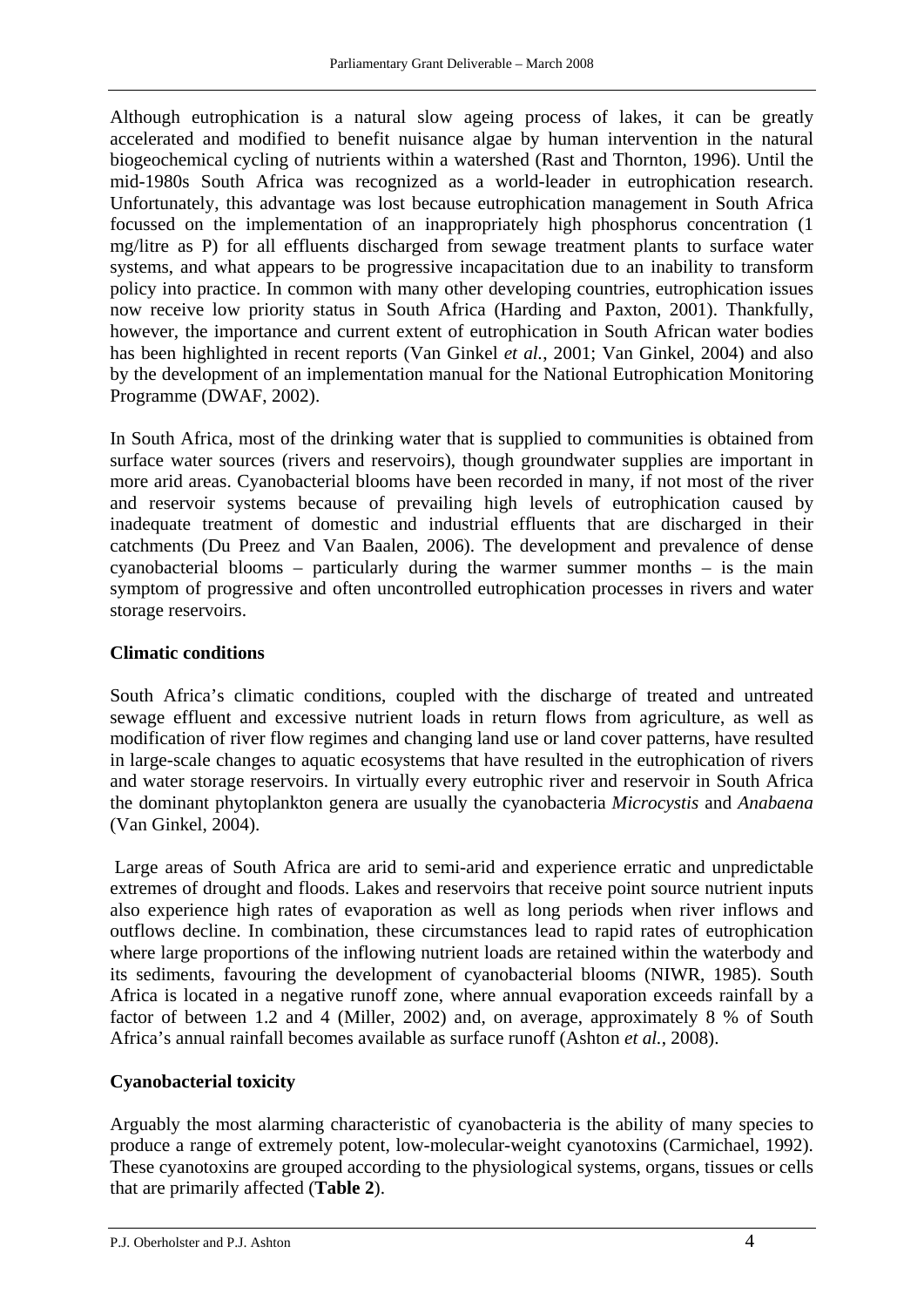| <b>Table 2.</b> Cyanobacterial toxins of the most dominant species in South Africa, and their |  |  |  |  |
|-----------------------------------------------------------------------------------------------|--|--|--|--|
| functions and mechanisms of action. (Data taken from Falconer, 1998; Sivonen and Jones,       |  |  |  |  |
| 1999; Codd, 2000).                                                                            |  |  |  |  |

| <b>Toxin type</b>      | <b>Primary target</b><br>organ in<br>mammals          | Cyanobacteria<br><b>Taxon</b>                        | <b>Mechanism of</b><br>toxicity                                                 |
|------------------------|-------------------------------------------------------|------------------------------------------------------|---------------------------------------------------------------------------------|
| <b>Hepatotoxins</b>    |                                                       |                                                      |                                                                                 |
| microcystins           | Liver                                                 | Microcystis,<br>Oscillatoria,<br>Nostoc,<br>Anabaena | Inhibition of protein<br>phosphatase activity,<br>haemorrhaging of the<br>liver |
| <b>Nodularins</b>      | Liver                                                 | Nodularia                                            | Inhibition of protein<br>phosphatase activity,<br>haemorrhaging of the<br>liver |
| <b>Cytotoxins</b>      |                                                       |                                                      |                                                                                 |
| cylindrospermopsins    | Liver, kidney,<br>spleen, intestine,<br>heart, thymus | Cylindrospermopsis                                   | Inhibition of protein<br>synthesis                                              |
| <b>Neurotoxins</b>     |                                                       |                                                      |                                                                                 |
| anatoxin-a             | Nerve synapse                                         | Anabaena,<br>Oscillatoria                            | Blocking of post-<br>synaptic<br>depolarization                                 |
| Anatoxin-a(s)          | Nerve synapse                                         | Anabaena                                             | <b>Blocking</b> of<br>acetylcholinesterase                                      |
| <b>Saxitoxins</b>      | Nerve axons                                           | Anabaena                                             | Blocking of sodium<br>channels                                                  |
| <b>Dermatotoxins</b>   |                                                       |                                                      |                                                                                 |
| aplysiatoxins          | Skin                                                  | Oscillatoria                                         | Protein kinase C<br>activators,<br>inflammatory<br>activity                     |
| <b>Irritant Toxins</b> |                                                       |                                                      |                                                                                 |
| lipopolysaccharides    | Any exposed<br>tissue                                 | A11                                                  | Potential irritant and<br>allergen                                              |

Concerns over the health risks that cyanotoxins pose to humans prompted the World Health Organization (WHO) to adopt a provisional guideline value for microcystin-LR in drinking water (WHO, 1998). Due to the lack of reliable analytical data, no guideline values have yet been set for concentrations of nodularin or cylindrospermopsin toxins in water. In South Africa, while a guideline value has been set for the maximum permissible concentration for cyanotoxins (1 µg/litre) in domestic water (however, this is only for microcystins), specific values are not provided for drinking water guidelines or national drinking water standards (DWAF, 1996). An examination of microcystin toxin levels in Lake Hartbeespoort by the South African Department of Water Affairs and Forestry (during the period August 2003 to May 2004) revealed that the median microcystin concentration was 580 µg/litre. In this study, the maximum value recorded was 14,400 µg/litre, while low concentrations persist thought the year at levels above 10 µg/litre (Van Ginkel, 2004).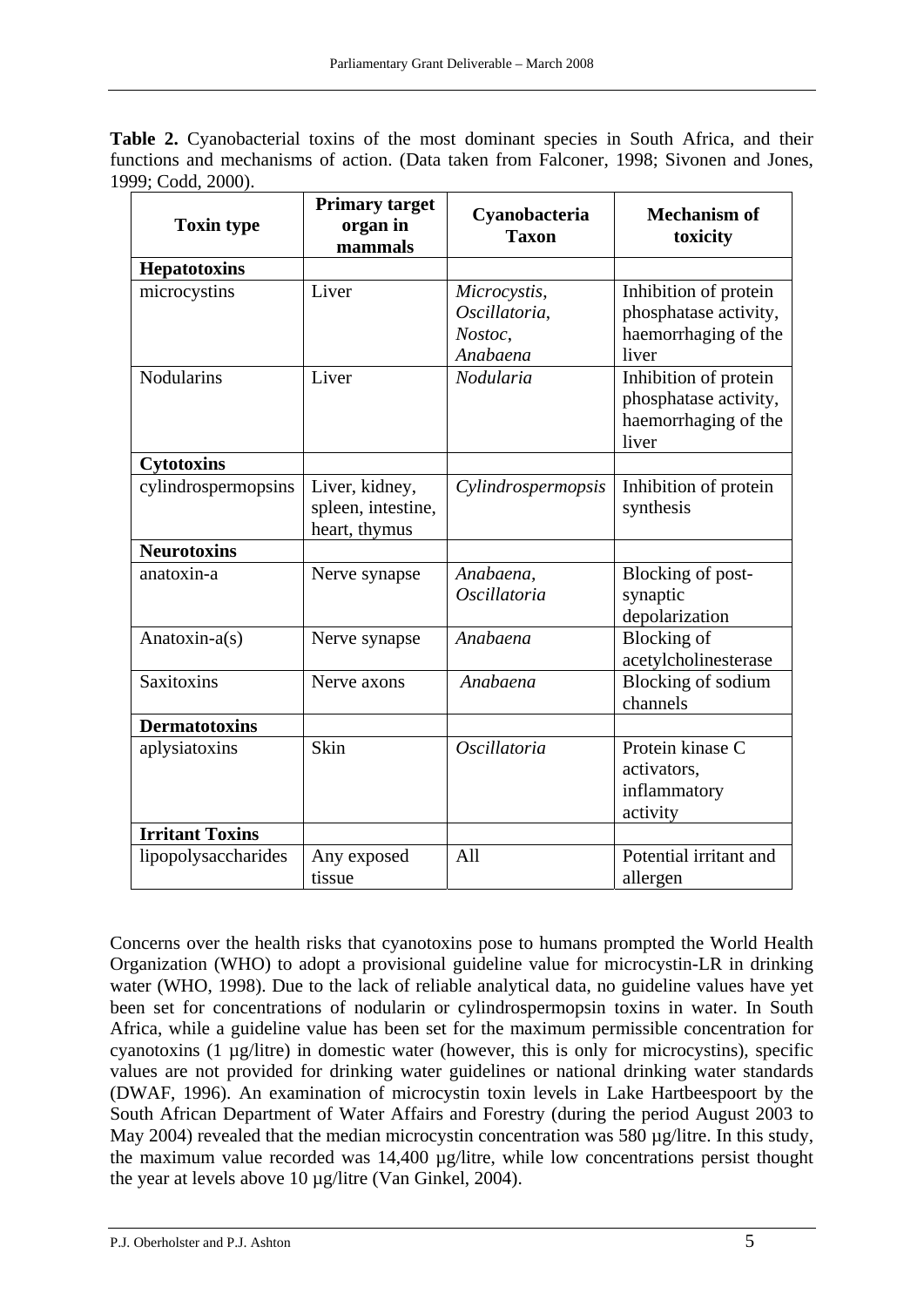#### **Different exposure routes by which cyanobacterial toxins can exert effects**

## *Ingestion (oral route) of water provided by conventional water treating plants in rural and semi-rural areas*

Incidents of fatal cyanobacterial poisoning in South Africa are widespread in South African reservoirs (**Figure 3**) and have occurred almost every year. However, to date, these poisonings only involved the death of livestock, domestic animals and wildlife and no human fatalities have been recorded in South Africa. The deemed health risk to humans in South Africa is via long-term chronic exposure to low levels of cyanotoxins in water used for drinking and domestic uses because it is estimated that only 21 % of South African households have access to piped water inside their houses (DWAF, 2004).



**Figure 3**. The distribution of recorded cyanobacterial toxicity events in South African water supply reservoirs, which caused the death of livestock, wildlife or domestic animals. (Map drawn from data in Van Ginkel, 2004 [red circles] and recent toxicity events in the Kruger National Park and at Loskop Dam [blue circles]).

Water treatment plants in rural areas are seldom able to produce reliable supplies of water of acceptable quality for domestic consumption (Momba *et al*., 2004). Long-term chronic exposure to low levels of cyanotoxins may also occur in areas that receive reliable supplies of treated drinking water because conventional water treatment processes are ineffective (not exceeding 11-18 %) at removing cyanobacterial toxins (Hoffman, 1976; Duy *et al.*, 2000). In a recent study, it was observed that concentrations of cell-bound microcystins declined while extracellular toxin concentrations remained constant after flocculation and filtration in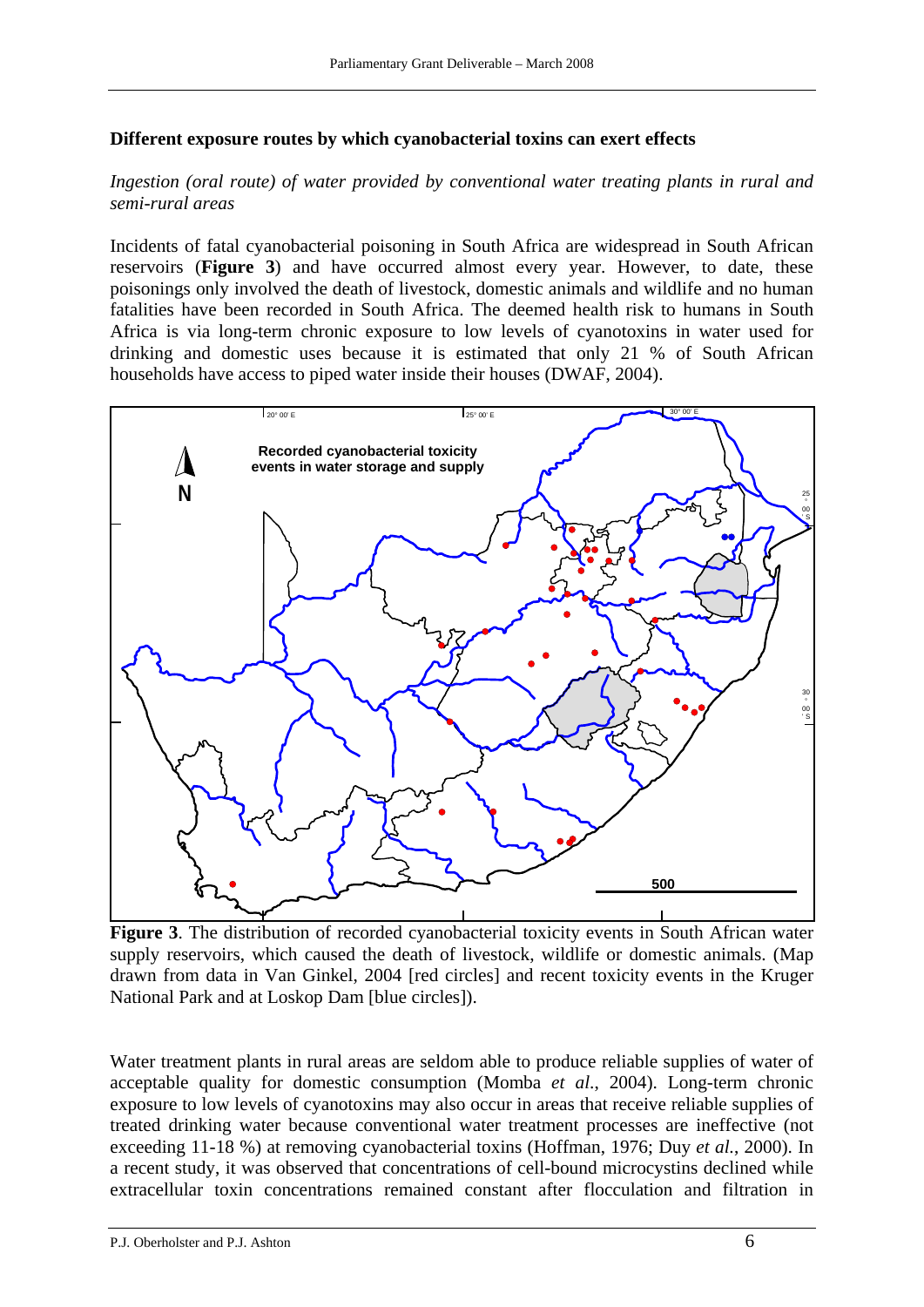conventional water treatment plants (Hitzfeld *et al.*, 2000). Pietsch and co-workers (Pietsch *et al.*, 2002) found that flocculation and filtration resulted in an increase of extracellular toxin after experiments with *Microcystis aeruginosa* and *Planktothrix rubescens*; this suggested that turbulences in pipes and the pressure gradients in the filter bed may be the major factors contributing to elevated extracellular toxin concentrations. In addition, Hitzfeld and coworkers (Hitzfeld *et al.*, 2000) reported that while the chlorination process in conventional water treatment plants was effective in destroying intact cyanobacterial cells, the intracellular biotoxin was released into the treated water.

## *Ingestion of water in rural areas where no pre-treatment is available*

Potable water supplies are particularly problematic in the rural areas of South Africa where poverty levels are over twice as high (70 %) as those in urban areas (30 %); this often results in poor households having no option but to use unsafe sources of water (May, 2000). In many rural areas, over 75 % of poor households have no access to treated tap water and approximately 74 % of all rural households need to fetch water from a well, stream or river each day. For approximately 21 % of these households, children of school-going age from poor households are responsible for collecting water from community taps, wells, rivers and farm dams (DWAF, 2004).

In eutrophic reservoirs where cyanobacteria occur, the cyanobacteria cells accumulate along shorelines and embayments because they are positively buoyant and are driven into shallow water or onshore by prevailing winds. These areas are often those that are most easily accessed by people collecting water for household use. If the cyanobacteria biomass is low, it is often difficult to recognise cyanobacterial cells or colonies because the cells and colonies are dispersed through out the water column. The most notable example of this is the genus *Cylindrospermopsis*, which does not form surface scums or emit strong odours such as those emitted by *Microcystis* (Fastner *et al.*, 2003) However, the occurrence of low biomass levels of cyanobacterial cells does not imply that the collected raw water contains low levels of cyanobacterial toxin. An early study (Cronberg *et al*., 1999) reported the highest rates of toxin production occurred at very low cyanobacterial biomass, suggesting that cyanobacterial species produce different amounts of toxins under different environmental conditions. Picocyanobacteria - with a typical cell diameter of 0.2-2  $\mu$ m and which are common in lakes, dams and drinking reservoirs (Komarek, 1996) – co-exist with other planktonic bloomforming cyanobacteria and can be another source of microcystin in drinking water. These small cyanobacteria are even more difficult to see and analyse, but are also able to produce microcystins or microcystin-like compounds (Bláha and Marsálek, 1999), and can easily lead to increased microcystin concentrations in water. Moreover, due to the fact that microcystins are very stable and do not readily undergo proteolytic or hydrolytic attack (Duy *et al.*, 2000), these toxins may have long-term health affects on people in rural areas where untreated supplies of water used for drinking are known to contain cyanobacteria or near-permanent aggregations of cyanobacteria.

 It can be postulated that chronic exposure to low levels of cyanotoxins by people that live in rural areas, and who have compromised or suppressed immune systems due to HIV/AIDS, and possibly also suffer from other communicable and poverty-related diseases such as Tuberculosis, may experience serious social and economic consequences as a result of cyanotoxins. In 1991, it was estimated that approximately one thousand new infections of HIV/AIDS occurred each day (Doyle, 1991); this rate of new infections has continued to increase each year (Ashton and Ramasar, 2002). Furthermore, common symptoms of cyanotoxin poisoning (diarrhoea, vomiting, stomach pains) are similar to the symptoms of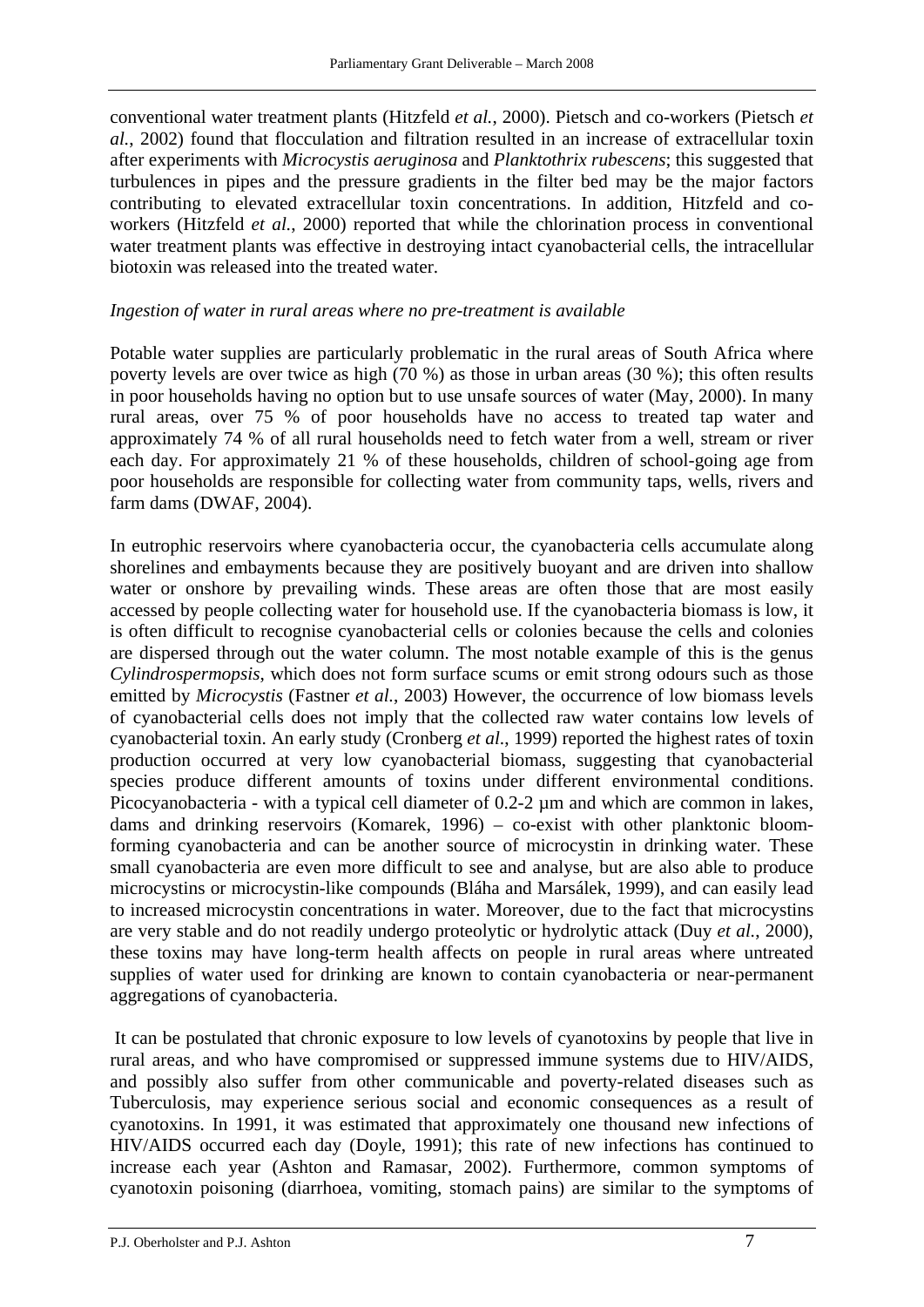gastrointestinal illness caused by these bacteria, as well as other viral and protozoan infections, and are thus not immediately linked to cyanotoxin poisoning (Falconer, 1998, 2005). Nevertheless, people living near the shores of Bospoort Dam, South Africa, and drawing water from this lake experienced an outbreak of diarrhoea that was linked to the cyanobacterial species *Microcystis aeruginosa* (Harding and Paxton, 2001).

An important aspect that influences the toxicity of cyanobacterial blooms is the age of the victim that ingests water containing cyanobacteria. Children are more vulnerable for several reasons: they drink more water per unit of body weight; they are less likely to be able to make an informed choice of the source of their drinking water; and they are more susceptible to physiological damage that can take a considerable period of time to develop, such as environmentally induced carcinomas (Falconer, 1998, 2005). For children under 5 years of age, diarrhoea is the third most important cause of death after HIV/AIDS and low birth weight, and represents 10 % of all deaths in that age group in South Africa (Bradshaw *et al*., 2003). The only available estimate of the cost for the treatment of diarrhoea in South Africa is that R3.5 billion is spent every year as a direct result of diarrhoea (Pegram *et al.*, 1998). However, there is insufficient evidence to confirm that chronic exposure to low levels of cyanobacterial toxins had played a role in these cases due to a lack of analytical ability. In another developing country, Brazil, a mixed bloom of *Anabaena* and *Microcystis* spp. were responsible for a lethal outbreak attributed to cyanobacterial toxins present in drinking water; this resulted in the death of 88 children from over 2,000 cases of gastroenteritis over a period of 42 days (Teixera *et al.*, 1993).

A recent study by Humpage and co-workers (Humpage *et al.*, 2000) indicated that microcystins from a cyanobacterial extract provided in drinking water to rats increased the area of aberrant crypt foci in the colon, suggesting that microcystins promote preneoplastic colonic lesions. More importantly, microcystins are potent tumour promoters (Nishiwaki-Matushima *et al*., 1991) and there is an indication that they also act as tumour initiators (Ito *et al.*, 1997). Epidemiological studies have suggested that microcystins are an important risk factor for the high incidence of primary liver cancer in certain areas of China, where people have consumed pond-ditch and river water contaminated with low levels (within the range of 0.09-0.46 µg/litre) of microcystins (Ueno *et al.*, 1996).

A survey conducted in South Africa between 2004-2007 by Botha and Oberholster, used RT-PCR and PCR technology to distinguish *Microcystis* strains bearing the *mcy* genes, which correlate with their ability to synthesize the cyanobacterial biotoxin microcystin. This study revealed that 99 % of South Africa's major impoundments contained toxicgenic strains of *Microcystis* (Botha and Oberholster, 2007; Oberholster and Botha, 2007).

#### *Exposure of cyanobacterial toxins via spray irrigation practices*

Irrigated agriculture accounts for the largest proportion of water use in South Africa (62 %; **Table 1**). Because water supply reservoirs may contain cyanobacterial blooms and toxins, the exposure of edible crop plants to cyanobacterial toxins via spray irrigation or watering may cause these toxins to accumulate in plant tissues (Codd *et al.*, 1999). The introduction of these toxins into the human food chain is therefore a strong possibility, which may pose great concern for human health. Spray irrigation practices in first world countries have shown that the aerial parts of plants can be exposed to cyanobacterial toxins. Spray irrigation of commercially-grown salad lettuce (*Lactuca sativa*) with water containing cyanobacteria resulted in an accumulation of *Microcystis aeruginosa* colonies on the leaves after irrigation.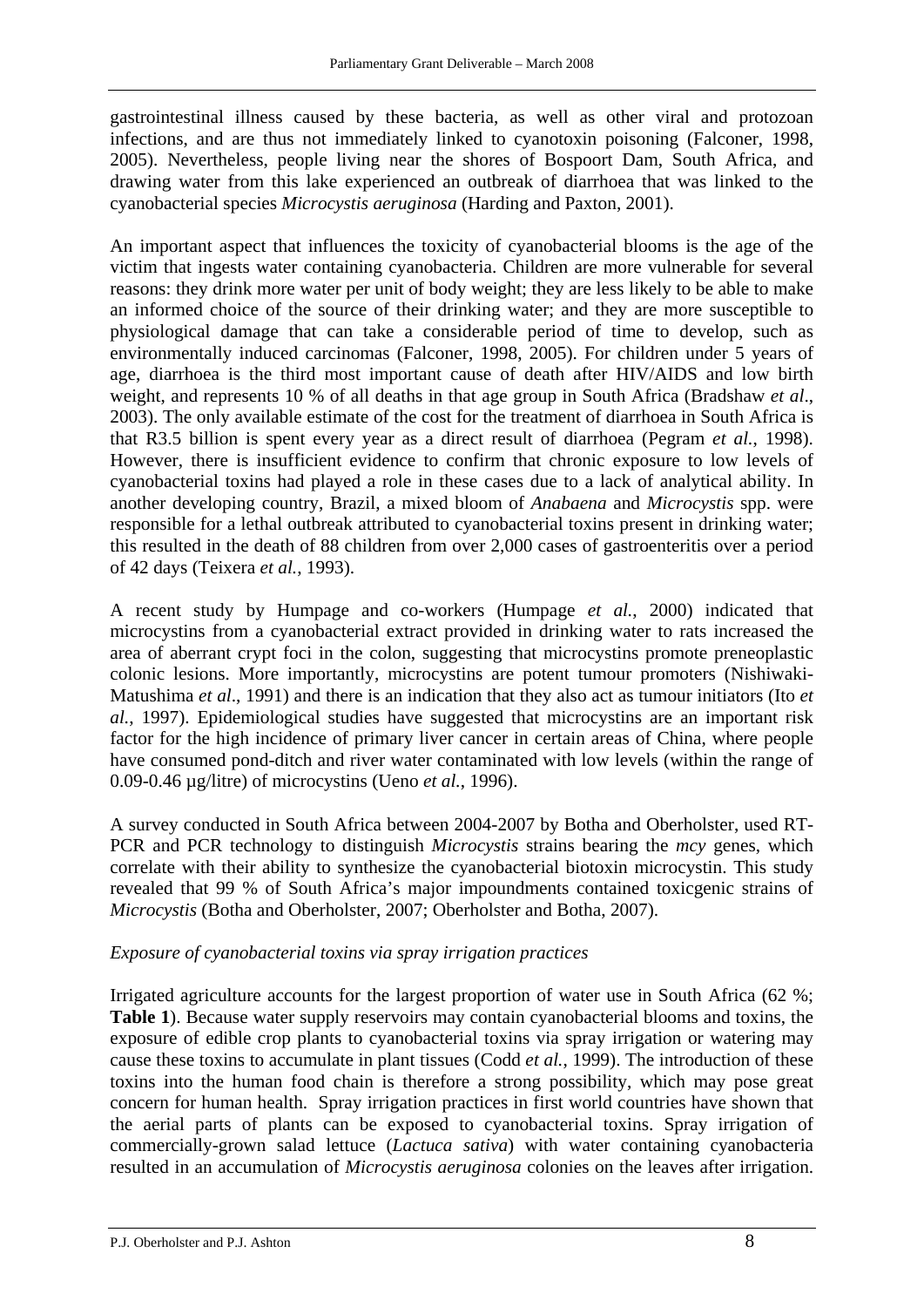Immunoassay analysis of the separated lettuce leaves showed microcystin-LR equivalent concentrations that were of risk to human health if these were ingested (Codd *et al*., 1999).

## *Exposure via skin contact (dermal route) and aerosols containing cyanobacterial biotoxins*

In South Africa, freshwater cyanobacterial blooms and scums of *Microcystis aeruginosa* have been associated with skin irritations, conjunctivitis and allergic reactions after swimming or water-contact sports in dams (Harding and Paxton, 2001). In many rural areas of South Africa, residents use farm dams and rivers for laundry purposes as well as for personal hygiene and cultural purposes – for example, baptism of church members and use of clay that may contain toxic cyanobacterial cells for cosmetic purposes. These people may therefore be exposed to above normal levels of blue-green algae and other microorganisms, which are concentrated within the water surface films and ejected with and carried into the air by droplets. This exposure route of cyanobacterial toxins may include minor morbidities such as upper respiratory and gastrointestinal symptoms as well as skin rashes, ear pain, and eye irritation (Phillipp and Bates, 1992).

## **Eutrophic rivers and lakes in South Africa**

Despite the large amount of work that has been carried out on eutrophication in South African water supply reservoirs and lakes, our collective understanding of eutrophication in rivers remains extremely limited. Most South African river systems are turbid – containing high concentrations of suspended silts and clays – due to catchment mismanagement, erosion, siltation, unstable riverbeds and loss of in-stream fauna that feed on planktonic algae. This can easily lead to a false sense of security regarding eutrophication, since the conventional chlorophyll-nutrient relationship is significantly weakened in comparison with clear-water river systems (Hart, 2006). High suspended sediment exerts an adverse effect by generating an underwater light climate that favours toxic cyanophytes such as *Microcystis aeruginosa*. This arises from low-light-induced changes in colony size, internal buoyancy mechanisms, and a pigment content that selectively favours this species. Significant blooms of *Microcystis aeruginosa* can develop seasonally or episodically under certain hydrological conditions, even in waters that are otherwise characterised by low algal standing stocks, principally as a consequence of light limitation (Hart, 2006).

Rivers that are located downstream of eutrophic lakes are likely to show a prevalence of cyanobacteria due to the large numbers of cyanobacteria that are discharged in the outflow from these lakes. However, these cyanobacteria will only continue to show measurable growth in slow-flowing rivers that have a long retention time. In fast-flowing, turbulent, rivers with a short retention time, the cyanobacteria that are discharged from a lake will add to the total turbidity of the river water but the cyanobacterial population will not increase significantly by growth during their transit of the river.

Where potable water supplies have been provided to residents of rural areas that are located downstream of eutrophic lakes, the water supplies are frequently unreliable and insufficient. This forces residents to revert to traditional, but contaminated, river sources for their domestic purposes such as laundry, drinking and food preparation (WRC, 1993; Nevondo and Cloete, 1999). The major health risk associated with these drinking water sources relates to the fact that the water is of poor quality, as well as being contaminated with cyanobacteria and other water-borne diseases (Lehloesa and Muyima, 2000). Information from previous surveys of South African river systems that are classed as eutrophic or having the potential to become eutrophic in the near future due to their poor water quality, indicates that the most important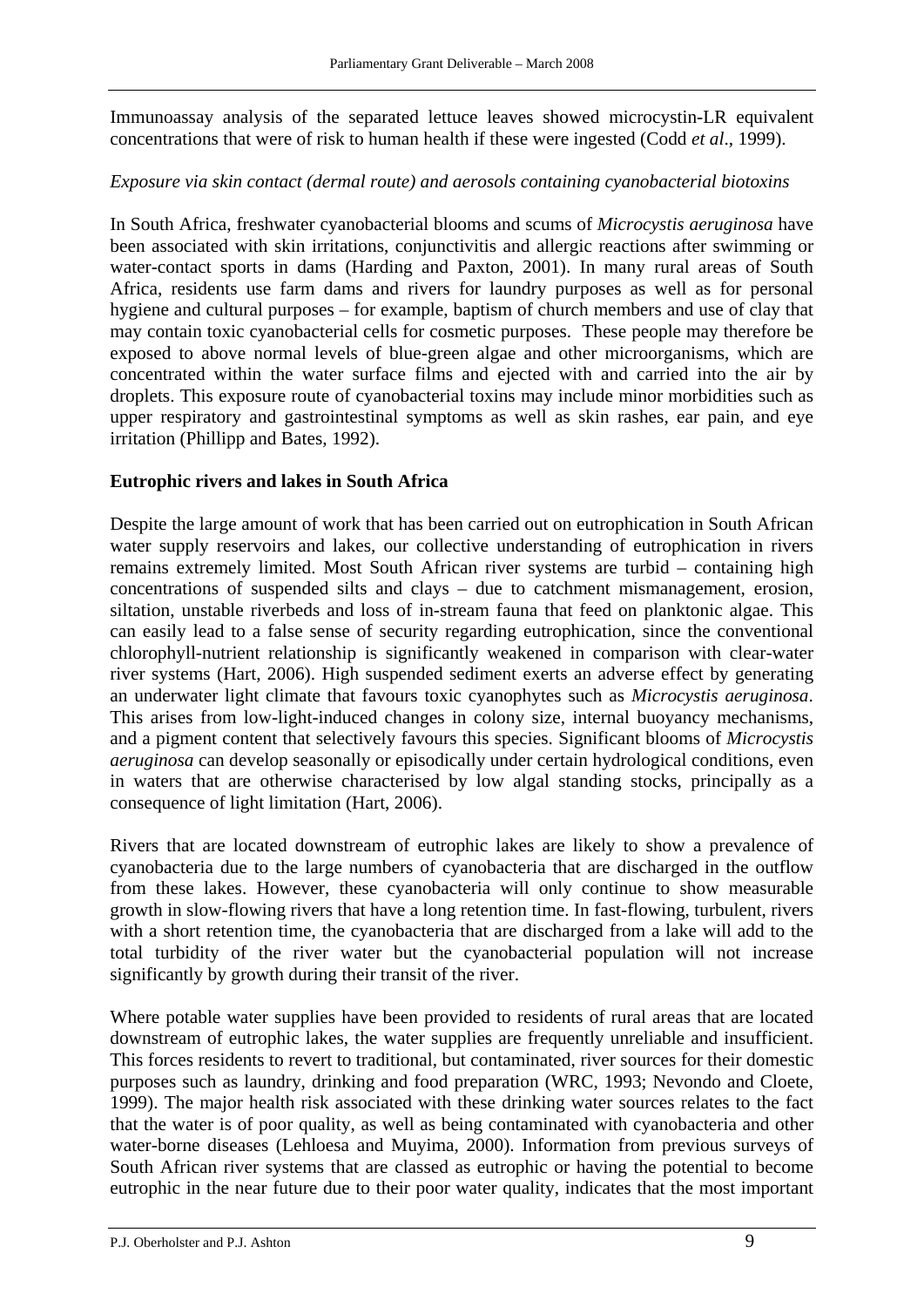systems are the Vaal, Jukskei/Crocodile, Mgeni, Orange, Modder and the Buffalo river systems (Allanson and Jackson, 1983; Breen, 1983; O'Keeffe, 1986, 1988, Walmsley, 2000, 2003; Pieterse and Janse Van Vuuren, 1997). The most important driving forces that cause degradation of water quality in these river systems are the dense rural population and extensive urban informal housing developments that dominate land use patterns in these catchments. Other contributing factors are contaminated run-off from rural and urban areas, discharges of raw or partially treated sewage from sewage treatment plants that are overloaded, poor agriculture management practices and solid waste dumps located on or close to river banks.

## **Priority areas where eutrophication research is needed in South Africa**

By using overlay techniques within a GIS framework the following areas were identified as priority areas for research into the factors that lead to poor water quality and adverse human health risks:

- Eutrophic river systems such as the Vaal, Crocodile (West), Mgeni and Buffalo river systems have poor water quality and also coincide with the spatial distribution of povertystricken areas where there is a high HIV prevalence. The dominance of cyanobacterial blooms in the surface water of hypertrophic reservoirs such as the Roodeplaat, Rietvlei, Hartbeespoort, Smith, Bridle Drift and Laing Dams on these river systems emphasizes the high levels of nutrient enrichment in these water bodies. Furthermore the dams in the Crocodile and Pienaars River systems are all considered to be hypertrophic, which indicates excessive nutrient enrichment and exceedingly poor water quality that requires rigorous treatment before use. The average population densities in the catchment areas of these hypertrophic reservoirs exceeds 50 people per square kilometre, and the water in these reservoirs is used extensively for human consumption, recreation and a variety of socio-economic development options.
- These reservoirs and their catchments are also considered to be "hotspot" areas because previous incidents of toxic cyanobacterial blooms have occurred, which had a variety of lethal and sub-lethal effects on livestock and wildlife, as well as potentially toxic effects on humans.
- The integration of the GIS methodology into water quality assessment illustrates that potentially toxigenic strains of *Microcystis aeruginosa* occur widely in rural and semi– rural areas where water quality is poor and local residents face a high risk of exposure to strains of cyanobacteria that could be toxic.

## **Conclusions**

Human activities have had a series of progressively worsening effects on South Africa's scarce water resources – these have accelerated during the last few decades as the population grew rapidly and the economy expanded. A visible consequence of this social and economic development has been the progressive increase in nutrient loads entering the country's river systems and water supply reservoirs and the accompanying increase in nuisance blooms of toxic cyanobacteria. Unfortunately, this situation has been accentuated by an earlier (late 1970s) official decision to institute an inappropriately high effluent phosphate standard (1 mg/litre as P) for all water treatment works situated in so-called "sensitive catchments", despite the availability of conclusive evidence that a far lower effluent phosphate concentration (< 0.1 mg/litre as P) was needed to minimize the adverse effects of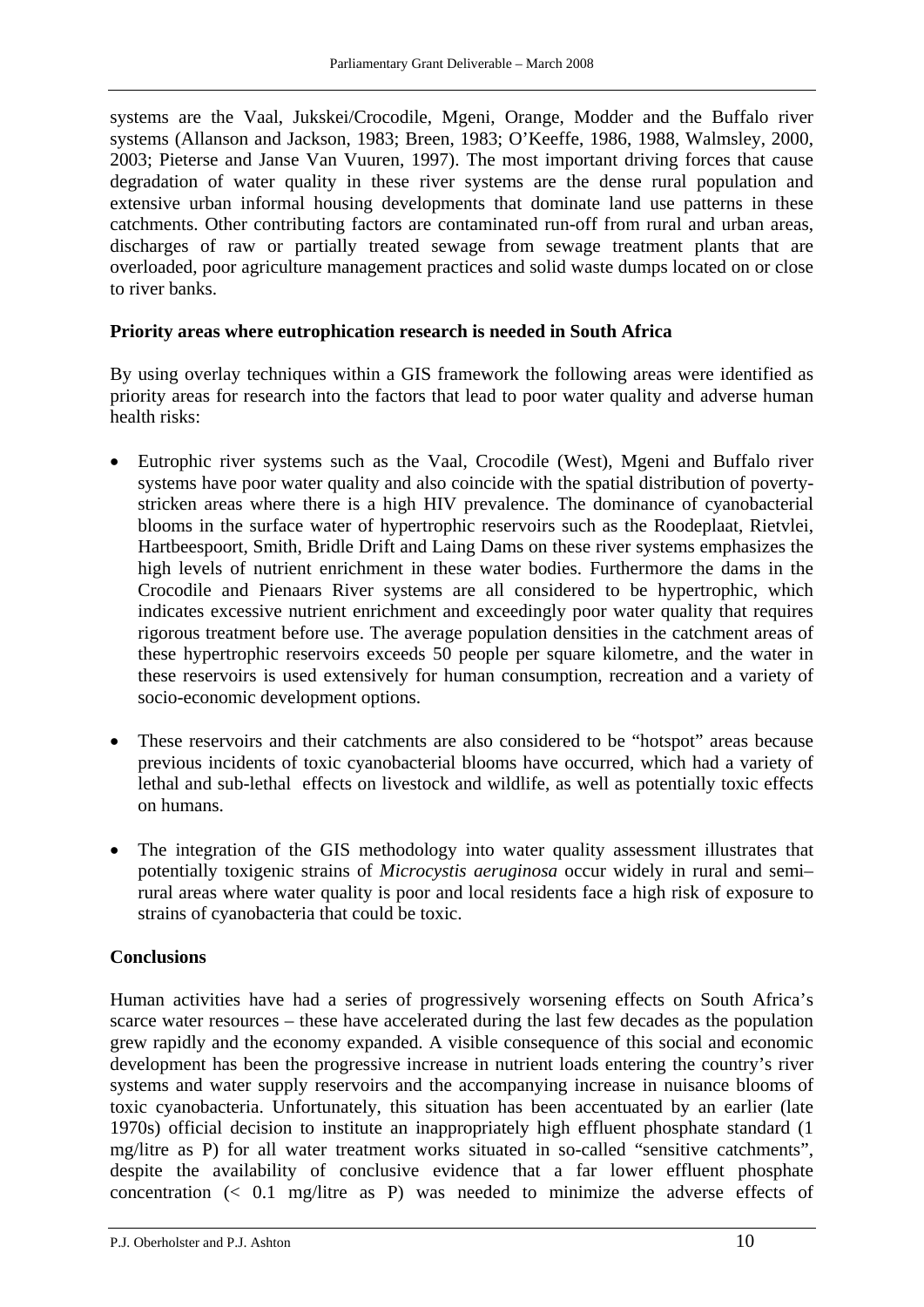eutrophication. An additional adverse effect of this decision was that it hampered further research on new phosphate removal process technologies for effluent treatment works. Since the promulgation of the effluent phosphate standard, the water quality in South Africa's rivers and reservoirs has deteriorated rapidly – fuelled by increased effluent loads discharged to rivers and the inability of water resource managers to ensure strict compliance with water quality standards at all sewage treatment works.

The natural ability of rivers and reservoirs to trap nutrients in their sediments has enabled these systems to accumulate nutrients and other contaminants – these are then readily available for uptake by nuisance algae and aquatic macrophytes. The rapid increase in nutrient concentrations in South African water supply reservoirs has resulted in an increase in the occurrence and prevalence of cyanobacterial blooms, some of which have proved to be toxic. These toxic organisms present a range of risks to human health, depending on the type of algal toxin produced and the type of water use. Conventional water treatment technologies do not remove algal toxins; carbon filtration and other forms of tertiary treatment are needed to achieve this removal and inactivation. A thorough review and revision of the country's effluent quality standards is needed if these human health risks are to be reduced. Given the widespread nature of eutrophication problems in South Africa and the rapidly increasing prevalence of blooms of toxic cyanobacteria, this problem requires urgent attention.

#### **Acknowledgements**

We thank Dr Dirk Roux for reviewing this report – his insightful comments enabled us to improve an earlier draft.

#### **References**

Allanson, B.R. and Jackson, P.B.N. (1983). *Limnology and Fisheries Potential of Lake le Roux*. South African National Scientific Programmes Report No 77. Co-operative Scientific Programmes, CSIR, Pretoria. 181 pages.

Ashton, P.J., Hardwick, D. and Breen, C.M. (2008). Changes in water availability and demand within South Africa's shared river basins as determinants of regional socialecological resilience. In: M.J. Burns and A.v.B. Weaver (Eds), *Advancing Sustainability Science in South Africa*. (Accepted for publication).

Ashton, P.J. and Ramasar, V. (2002). Water and HIV/AIDS: Some strategic considerations for southern Africa. In: AR Turton and R Henwood (Eds), *Hydropolitics in the Developing World: A Southern African Perspective*. Pretoria: African Water Issues Research Unit (AWIRU). Pages 217-235.

Basson, M.S., Van Niekerk, P.H. and Van Rooyen, J.N. (1997). *Overview of Water Resources Availability and Utilization in South Africa.* Report No. P RSA/00/0197. (Pretoria, Department of Water Affairs and Forestry and BKS (Pty) Ltd.).

Bláha, L. and Marsálek, B. (1999). Microcystin production and toxicity of picocyanobacteria as a risk factor for drinking water treatment plants. *Archiv für Hydrobiologie Supplementband*, **127**: 95-108.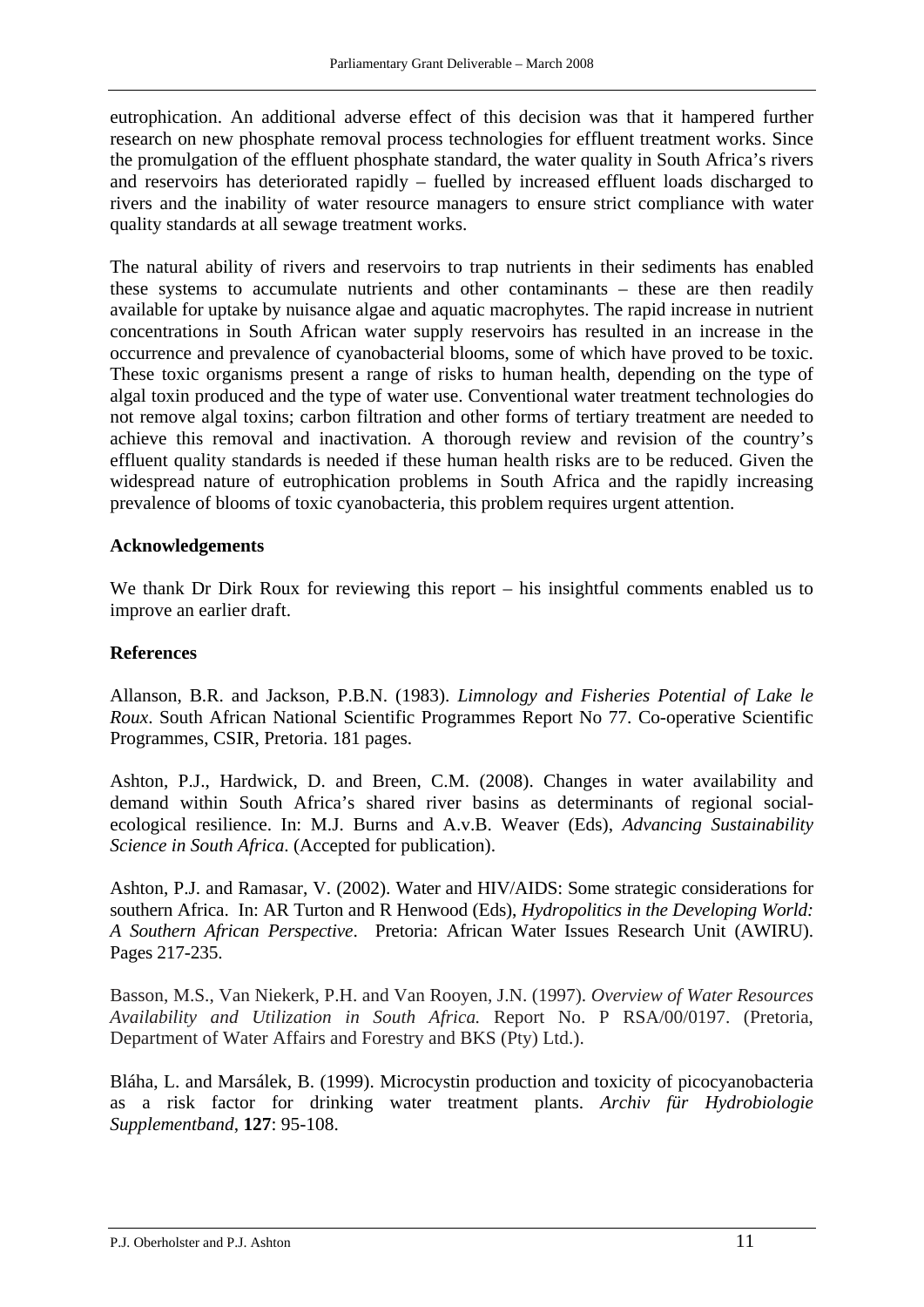Botha A-M and Oberholster P.J. (2007). *PCR-Based Markers for Detection and Identification of Toxic Cyanobacteria*. WRC Report No. K5/1502/01/07. Water Research Commission, Pretoria, South Africa. 70 Pages.

Bradshaw, D., Groenewald, P., Laubscher, R., Nannan, N., Nojilana, B., Norman, B., Pieterse, D. and Schneider, M. (2003). *Initial Burden of Disease Estimates for South Africa, 2000*. Cape Town: South African Medical Research Council, 2003.

Breen, C.M. (1983). *Limnology of Lake Midmar*. South African National Scientific Programmes Report No 78, Co-operative Scientific Programmes, CSIR, Pretoria. 134 pages.

Carmichael, W.W. (1992). Cyanobacteria secondary metabolites-the cyanotoxins. *Journal of Applied Bacteriology*, **72**: 445-459.

Codd, G.A., Metcalf, J.S. and Beattie, K.A. (1999). Retention of *Microcystis aeruginosa* and microcystin by salad lettuce after spray irrigation with water containing cyanobacteria. *Toxicon*, **37**: 1181-1185.

Codd, G.A. (2000). Cyanobacterial toxins, the perception of water quality and the prioritization of eutrophication control. *Ecological Engineering*, **16**: 51-60.

Cronberg, G., Annadotter, H. and Lawton, L. (1999). The occurrence of toxic blue-green algae in Lake Ringsjon, southern Sweden, despite nutrient reduction and fish biomanipulation. *Hydrobiologia*, **404**: 123-129.

Doyle, P. (1991). *The Impact of AIDS on the South African Population. AIDS in South Africa: The Demographics and Economic implications*. Centre for Health Policy, University of the Witwatersrand, Johannesburg, South Africa.

Du Preez, H. and van Baalen, L. (2006). *Generic Incident Management Framework for Toxic Blue-Green Algal Blooms, for Application by Potable Water Suppliers*. Water Research Commission Report No. TT 263/06. 65 pages.

Duy, T.N., Lam, P.K.S., Shaw, G. and Connell, D.W. (2000). Toxicology and risk assessment of freshwater cyanobacterial (blue-green algal) toxins in water. *Reviews in Environmental Contamination and Toxicology*, **163**: 113-186.

DWAF (Department of Water Affairs and Forestry) (1996). *South African Water Quality Guidelines (second edition). Volume 1: Domestic Use*. Pretoria, South Africa.

DWAF (Department of Water Affairs and Forestry) (2002). *National Eutrophication Monitoring Programme, Implementation Manual*. Compiled by Murray, K., du Preez, M. and Van Ginkel, C.E.. Pretoria, South Africa.

DWAF (Department of Water Affairs and Forestry) (2004). *Annual Report 2002/2003*. Pretoria, South Africa.

Falconer, I.R. (1998). Algal toxins and human health. In: Hrubec, J. (Ed.), *Handbook of Environmental Chemistry, Volume 5 (Part C)*. Springer-Verlag, Berlin, pp. 53-82.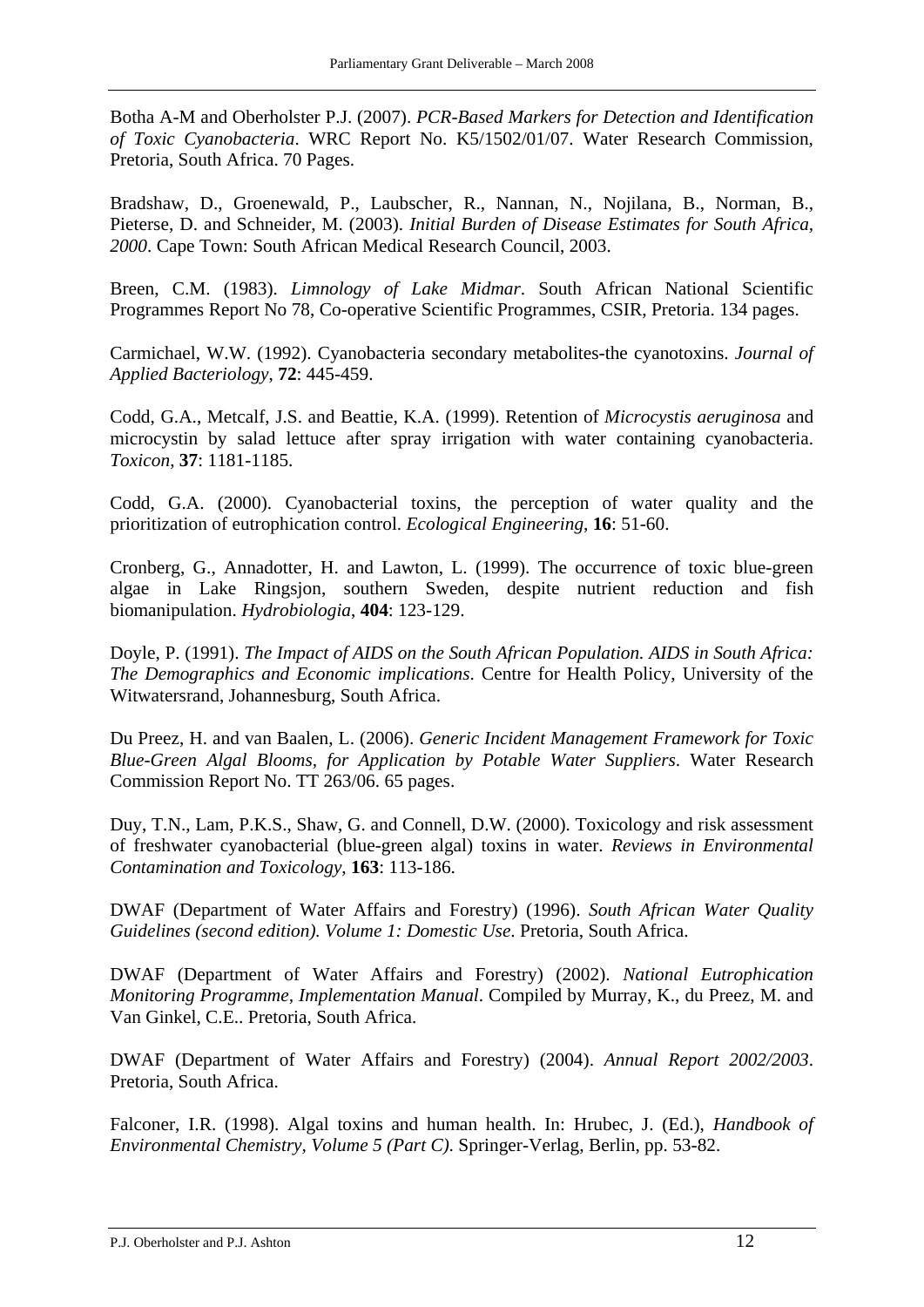Falconer, I.R. (2005). *Cyanobacterial Toxins of Drinking Water Supplies: Cylindrospermopsins and Microcystins*. CRC Press, Florida, USA. 279 pages.

Fastner, J., Heinze, R., Humpage, A.R., Mischke, U., Eaglesham, G.K. and Chorus, I. (2003). Cylindrospermopsin occurrence in two German lakes and preliminary assessment of toxicity and toxin production of *Cylindrospermopsis raciborskii* (Cyanobacteria) isolates. *Toxicon*, **42**: 313-321.

Harding, W.R. and Paxton, B.R. (2001). *Cyanobacteria in South Africa: A Review*. Water Research Commission Report No. TT 153/01. 165 pages.

Hart, R.C. (2006). Food web (bio-) manipulation of South Africa reservoirs – viable eutrophication management prospect or illusory pipe dream? A reflective commentary and position paper. *Water SA*, **32**: 567-575.

Hitzfeld, B.C., Hoeger, S.J. and Dietrich, D.R. (2000). Cyanobacterial toxins: removal during drinking water treatment, and human risk assessment. *Environmental Health Perspectives*, **108**: 113-122.

Hoffman, J.R.H. (1976). Removal of *Microcystis* toxins in water purification processes. *Water SA*, **2**: 58-60.

Humpage, A.R., Hardy, S.J., Moore, E.J., Froscio, S.M. and Falconer, I.R. (2000). Microcystins (cyanobacterial toxins) in drinking water enhance the growth of aberrant crypt foci in the colon. *Journal of Toxicology and Environmental Health*, **61**: 101-111.

Ito, E., Kondo, F., Terao, K. and Harada, K.-L. (1997). Neoplastic nodular formation in mouse liver induced by repeated intraperitoneal injection of microcystin-LR. *Toxicon*, **35**: 1453-1457.

Komarek, J. (1996). Towards a combined approach for the taxonomy and species delimitation of picoplanktic cyanoprokaryotes. *Archiv für Hydrobiologie Supplementband*, **117**: 377-401.

Lehloesa, L.J. and Muyima, N.Y.O. (2000). Evaluation of the impact of household treatment procedures on the quality of groundwater supplies in the rural community of the Victoria District, Eastern Cape. *Water SA*, **26**(2): 285-290.

May, J. (2000). Poverty and Inequality in South Africa: Meeting the Challenge. David Philip Publishers, Claremont, South Africa. 296 pages.

Miller, G.T. (2002). *Living in the Environment: Principles, Connections, and Solutions.* (12<sup>th</sup> ed.) Wadsworth Publishing Company, Brooks, USA.

Momba, M.N.B., Tyafa, Z. and Makala, N. (2004). Rural water treatment plants fail to provide potable water to their consumers: the Alice water treatment plant in the Eastern Cape province of South Africa. *South African Journal of Science*, **100**: 307-310.

Nevondo, T.S. and Cloete, T.E. (1999). Bacterial and chemical quality of water supply in the Dertig village settlement. *Water SA*, **25**(2): 215-220.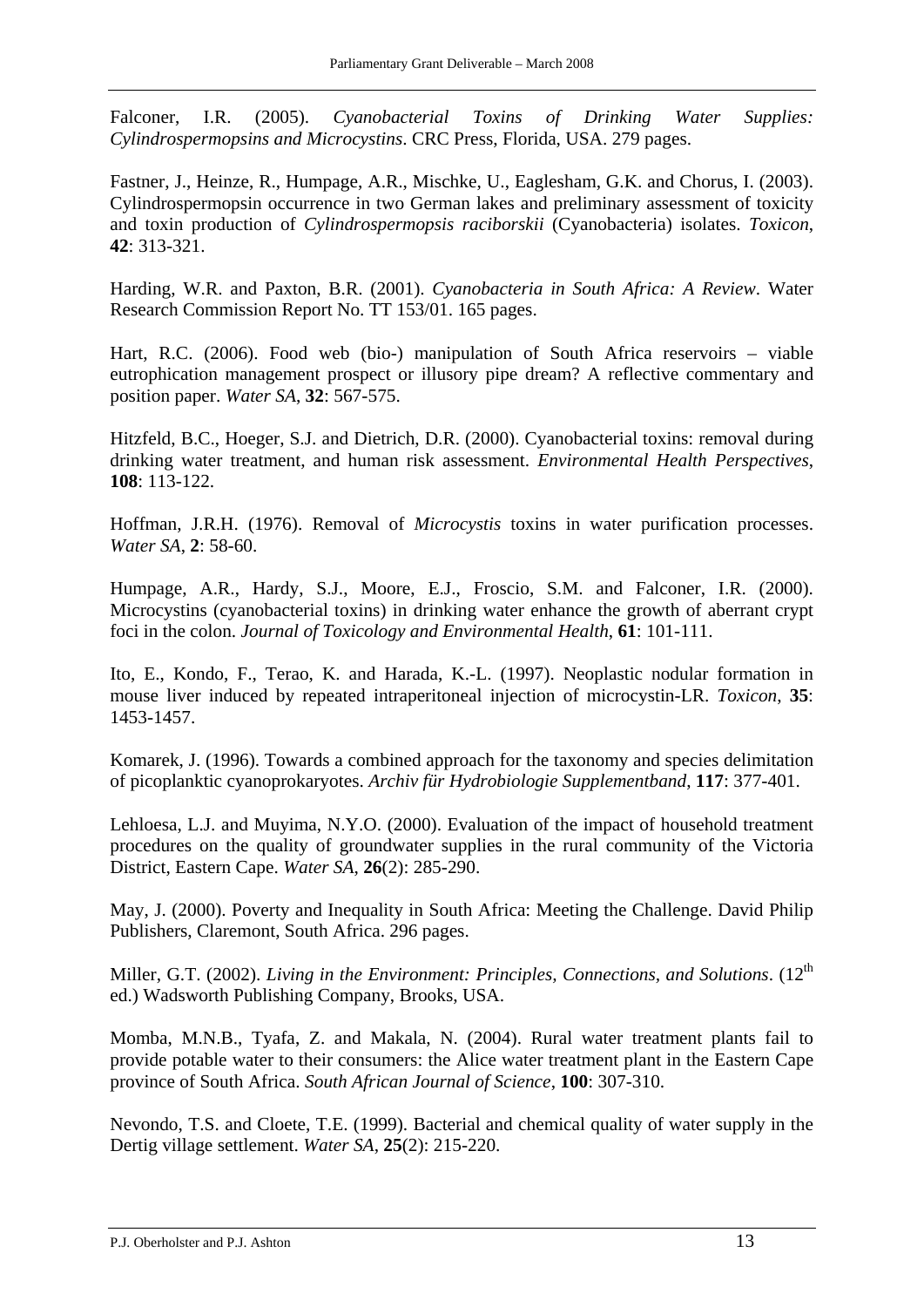National Committee on Climate Changes (1998). *Discussion on Climate Changes*. Available (online) at: <http://www.environment.gov.za/nsoer/resource/climate/climate.htm>.

Nationmaster.com (2003). *South Africa: Environment*. Available (online) at: <http://www.nationmaster.com/country/sf/Environment>

Nishiwaki-Matushima, R., Nishiwaki, S., Ohta, T., Yoszawa, S., Suganuma, M., Harada, K., Watanabe, M.F. and Fujiki, H. (1991). Structure-function relationships of microcystins, livertumor promoters, in interaction with protein phosphatase. *Japanese Journal of Cancer Research*, **82**: 993-996.

NIWR (National Institute for Water Research) (1985). *The Limnology of Hartbeespoort Dam*. South African National Scientific Programmes Report No. 110, Co-operative Scientific Programmes, Pretoria, South Africa. 269 pages.

Oberholster, P.J. and Botha, A-M. (2007). Use of PCR based technologies for risk assessment of a winter cyanobacterial bloom in Lake Midmar, South Africa. *African Journal of Biotechnology*, **6**: 14-21.

Oberholster, P.J., Botha, A-M. and Cloete, T.E. (2008). Biological and chemical evaluation of sewage water pollution in the Rietvlei nature reserve wetland area, South Africa. *Journal of Environmental Pollution* (doi: 10.1016/j.envpol.2007.12.028).

O'Keeffe, J.H. (1986). *Ecological Research on South African Rivers – A Preliminary Synthesis*. South African National Scientific Programmes Report No 121, Cooperative Scientific Programmes, CSIR, Pretoria, 121 Pages

O'Keeffe, J.H. (1988). Changes in the physico-chemistry and benthic invertebrates of the great fish river, South Africa, following an interbasin transfer of water. *Regulated Rivers: Research & Management.* **2**: 39-55.

Pegram, G.C., Rollins, R. and Espey, Q. (1998). Estimating the costs of diarrhoea and epidemic dysentery in KwaZulu-Natal and South Africa. *Water SA*, **24**: 11-20.

Phillipp, R. and Bates, A.J. (1992). Health-risks assessment of dinghy sailing in Avon and exposure to cyanobacteria (Blue-green algae). *Journal of the Institute for water and Environmental Management*, **6**: 613-617.

Pieterse, A.J.H. and Janse van Vuuren, S. (1997). An investigation into the phytoplankton blooms in the Vaal River and the environmental variables responsible for their development. WRC Report No. 359/1/97. Water Research Commission, Pretoria, South Africa. 100 Pages.

Pietsch, J., Bornmann, K. and Schmidt, W. (2002). Relevance of intra and extracellular cyanotoxins for drinking water treatment. *Acta Hydrochimica et Hydrobiologica*, **30**: 7-15.

Rast, W. and Thornton, J.A. (1996). Trends in eutrophication research and control. *Hydrological Processes*, **10**: 295-313.

Sivonen, K. and Jones, G. (1999). Cyanobacterial toxins, In: *Toxic Cyanobacteria in Water, a Guide of their Public Health Consequences, Monitoring and Management*. I. Chorus and J. Bartram (eds.), E & FN Spon, London. pp. 41-111.